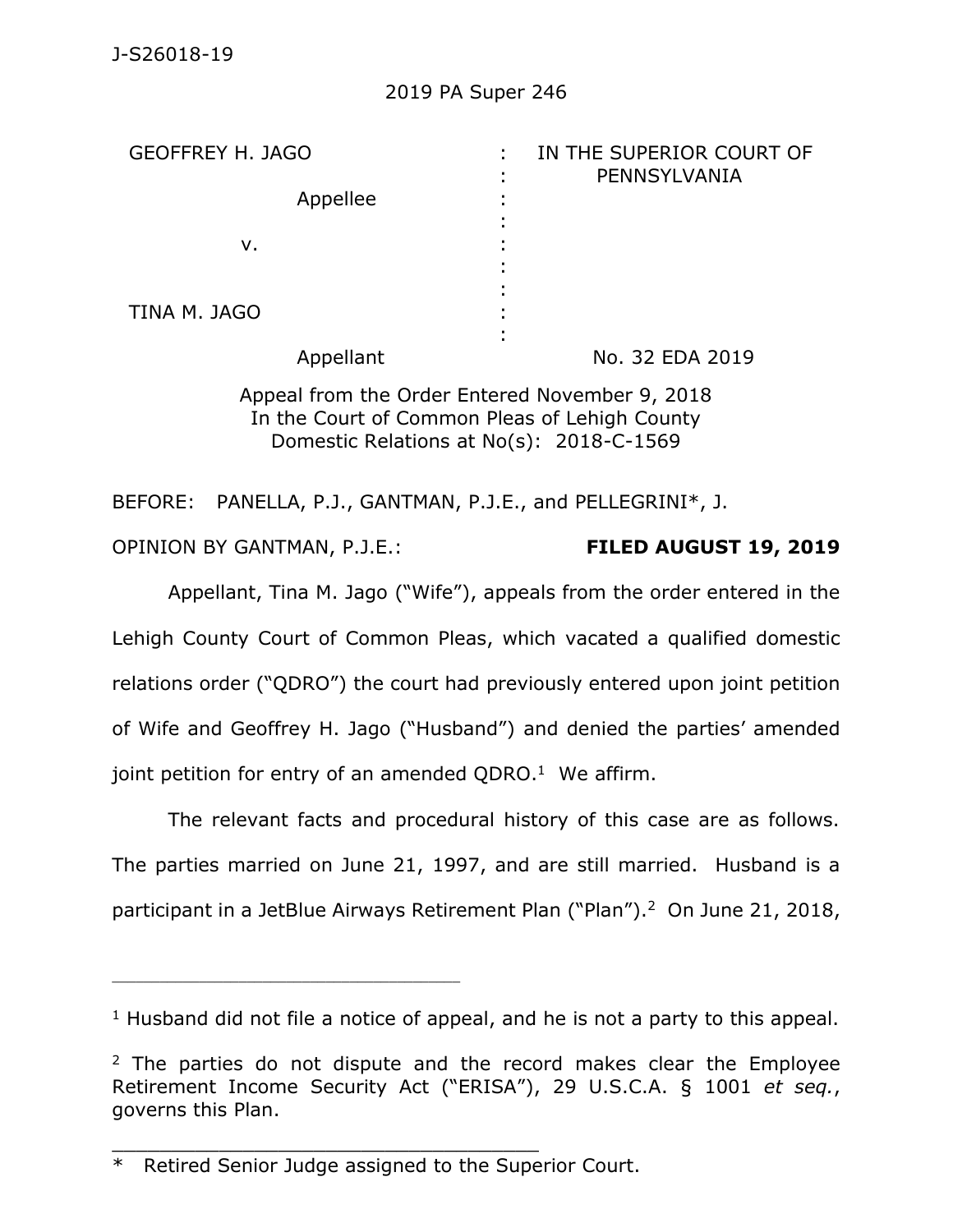the couple filed a "Verified Joint Petition for QDRO." In the petition, the parties

sought to transfer \$400,000.00 from the Plan to an individual retirement

account ("IRA") in Wife's name. The petition read, in relevant part, as follows:

1. [Husband], Plan Participant; and [Wife], Alternate Payee, were married on or about June 21, 1997. … There is no pending petition for divorce or other family law matter before this Honorable Court.

2. [Husband] and [Wife], as current spouse and qualifying Alternate Payee of [Husband], both wish to execute a [QDRO]…regarding the [Plan]…. … Said QDRO properly distributes the funds pursuant to the mutual requests of the parties.

\* \* \*

4. [Husband] has obtained pre-approval of the attached QDRO from the [Plan], Plan Administrator. …

5. The Parties further acknowledge and expressly state that the signing of the QDRO is for public records purposes only and pursuant to federal law restrictions. Notwithstanding any particular language of the joint Petition and/or QDRO, the parties do not intend to partition any of the funds involved in the QDRO transfer, nor change the classification of the community nature of the funds in [Husband]'s name into separate property into the name of [Wife].

6. The parties acknowledge and agree that should any portion of this Joint Petition or QDRO be interpreted to have changed the classification of the funds transferred; then both parties shall immediately sign documentation pursuant to Pennsylvania law donating the funds back to the Plan.

(Verified Joint Petition for QDRO, filed 6/21/18; R.R. at 3a-4a). The trial court

approved the proposed QDRO *via* an order dated June 22, 2018, and docketed

June 25, 2018.

Subsequently, the parties sought to increase the amount of funds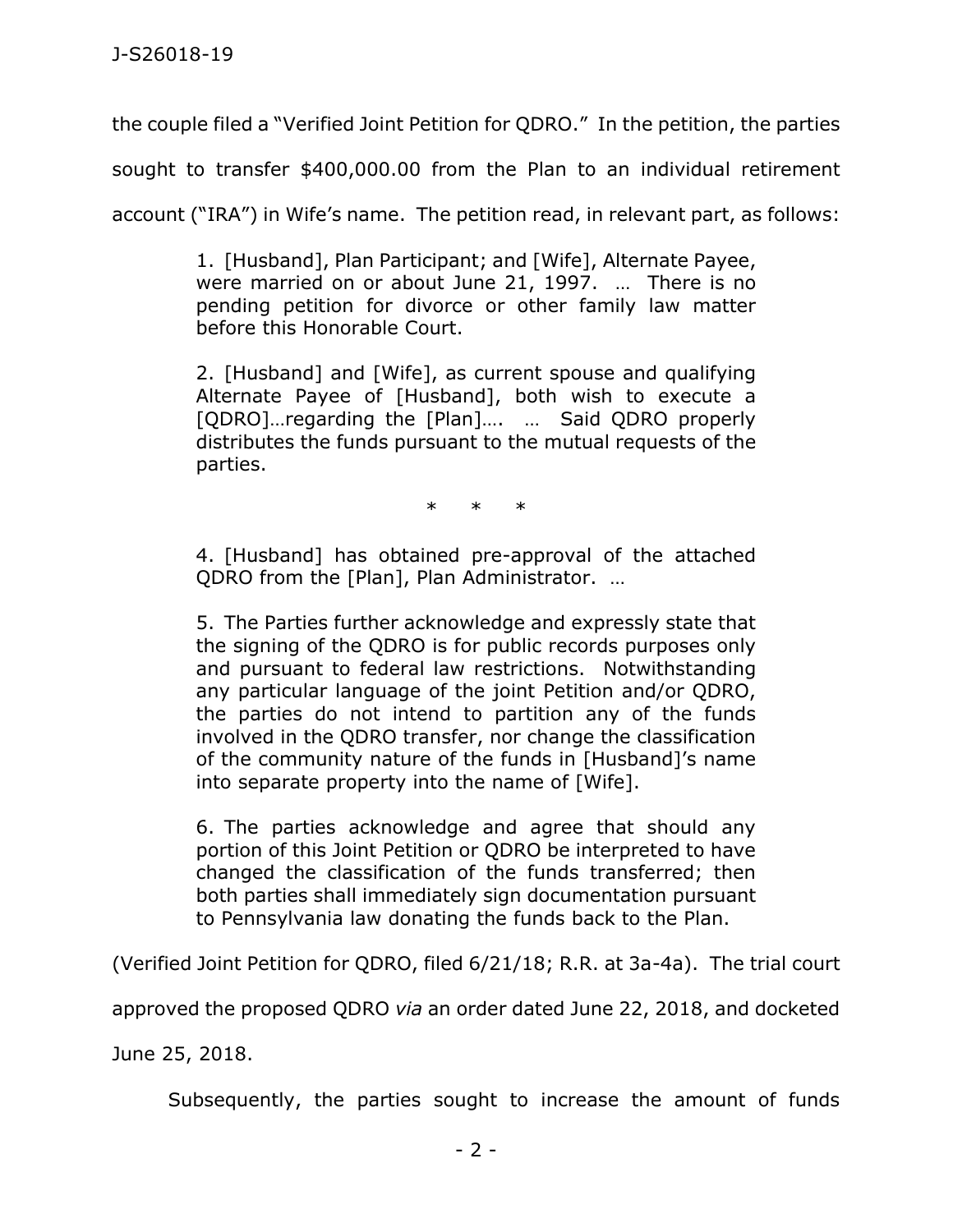transferred from the Plan to Wife's IRA. In a letter dated September 13, 2018, the Plan administrator pre-approved a transfer of \$700,000.00 conditioned upon the trial court executing an amended QDRO. On October 2, 2018, the parties filed an "Amended Verified Joint Petition for QDRO," seeking to transfer \$700,000.00 from the Plan to Wife's IRA. The October 2<sup>nd</sup> proposed QDRO was nearly identical to the original QDRO; the only significant difference between the two QDROs was the amount of funds the parties sought to transfer. Following a hearing on November 2, 2018, the court denied the amended QDRO petition and vacated the initial QDRO on November 9, 2018. In its November 9th order, the court expressly stated the order was final per Pa.R.A.P. 341(c).

On December 6, 2018, Wife timely filed a notice of appeal. The court ordered Wife on December 11, 2018, to file a concise statement of errors complained of on appeal per Pa.R.A.P. 1925(b); Wife timely complied on January 2, 2019. On February 8, 2019, this Court issued a rule to show cause why the November 9, 2018 order is a final, appealable order; Wife filed a response on February 19, 2019. This Court discharged the rule to show cause on February 21, 2019, and deferred the matter to the merits panel.<sup>3</sup>

\_\_\_\_\_\_\_\_\_\_\_\_\_\_\_\_\_\_\_\_\_\_\_\_\_\_\_\_\_\_\_\_\_\_\_\_\_\_\_\_\_\_\_\_

 $3$  Rule 341 of appellate procedure defines a final order as one that "disposes" of all claims and of all parties." Pa.R.A.P. 341(b)(1). "When more than one claim for relief is presented in an action…the trial court…may enter a final order as to one or more but fewer than all of the claims…only upon an express determination that an immediate appeal would facilitate the resolution of the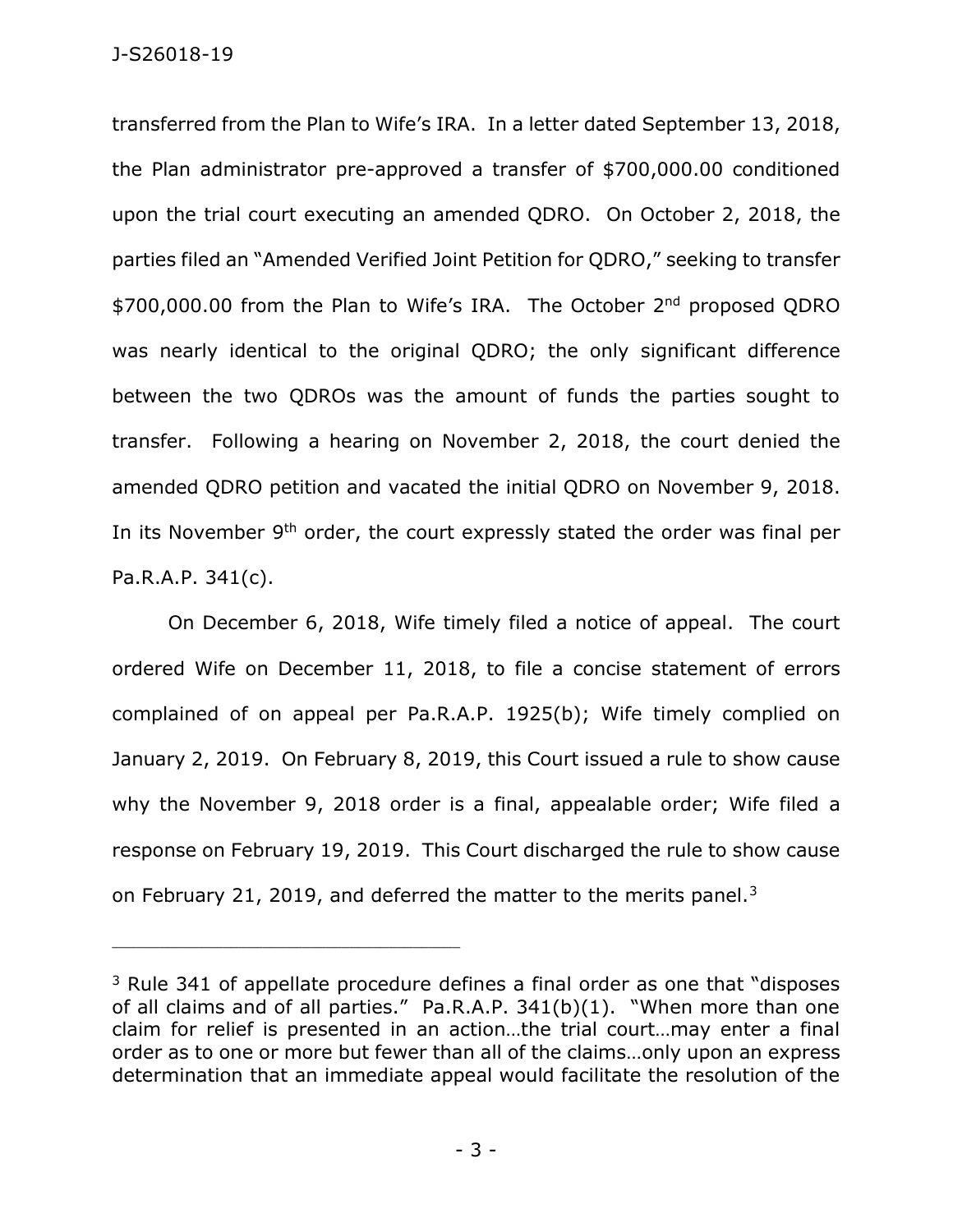Wife raises three issues for our review:

WHETHER THE TRIAL COURT ERRED IN FAILING TO RECOGNIZE THE PROPOSED ORDER AS "RELATING TO CHILD SUPPORT…OR MARITAL PROPERTY RIGHTS TO A SPOUSE" UNDER 29 U.S.C.A. [§] 1056[?]

WHETHER THE TRIAL COURT ERRED IN FAILING TO RECOGNIZE THE PROPOSED ORDER AS APPROVED BY THE PLAN ADMINISTRATOR AS A QDRO[?]

WHETHER THE TRIAL COURT ERRED IN REQUIRING A PENDING DIVORCE AS A PREREQUISITE TO ENTERING A QDRO[?]

(Wife's Brief at 8).

\_\_\_\_\_\_\_\_\_\_\_\_\_\_\_\_\_\_\_\_\_\_\_\_\_\_\_\_\_\_\_\_\_\_\_\_\_\_\_\_\_\_\_\_

In her issues combined, Wife contends a pending divorce or marital separation is not required for entry of a QDRO. Wife submits requiring a divorce decree or a pending domestic relations action as a prerequisite to the entry of a QDRO elevates form over substance, citing *Brown v. Continental Airlines*, 647 F.3d 221 (5th Cir. 2011). Wife claims courts can enter QDROs in actions other than divorce to recognize the interests of a non-spouse, such as a child or other dependent. Wife also argues the parties' QDROs satisfied all other statutory requirements. Wife insists entry of the amended QDRO is in accordance with Pennsylvania domestic relations law, as the QDRO concerns

entire case." Pa.R.A.P. 341(c). "Such an order becomes appealable when entered." *Id.* Instantly, the November 9, 2018 order disposed of the only claim the parties' presented to the court, namely, a joint request for entry of a QDRO. *See* Pa.R.A.P. 341(b)(1). Additionally, the court's November 9th order specified the order was final and appealable per Rule 341(c). *See*  Pa.R.A.P. 341(c). Therefore, the November 9, 2018 order is properly before us for review.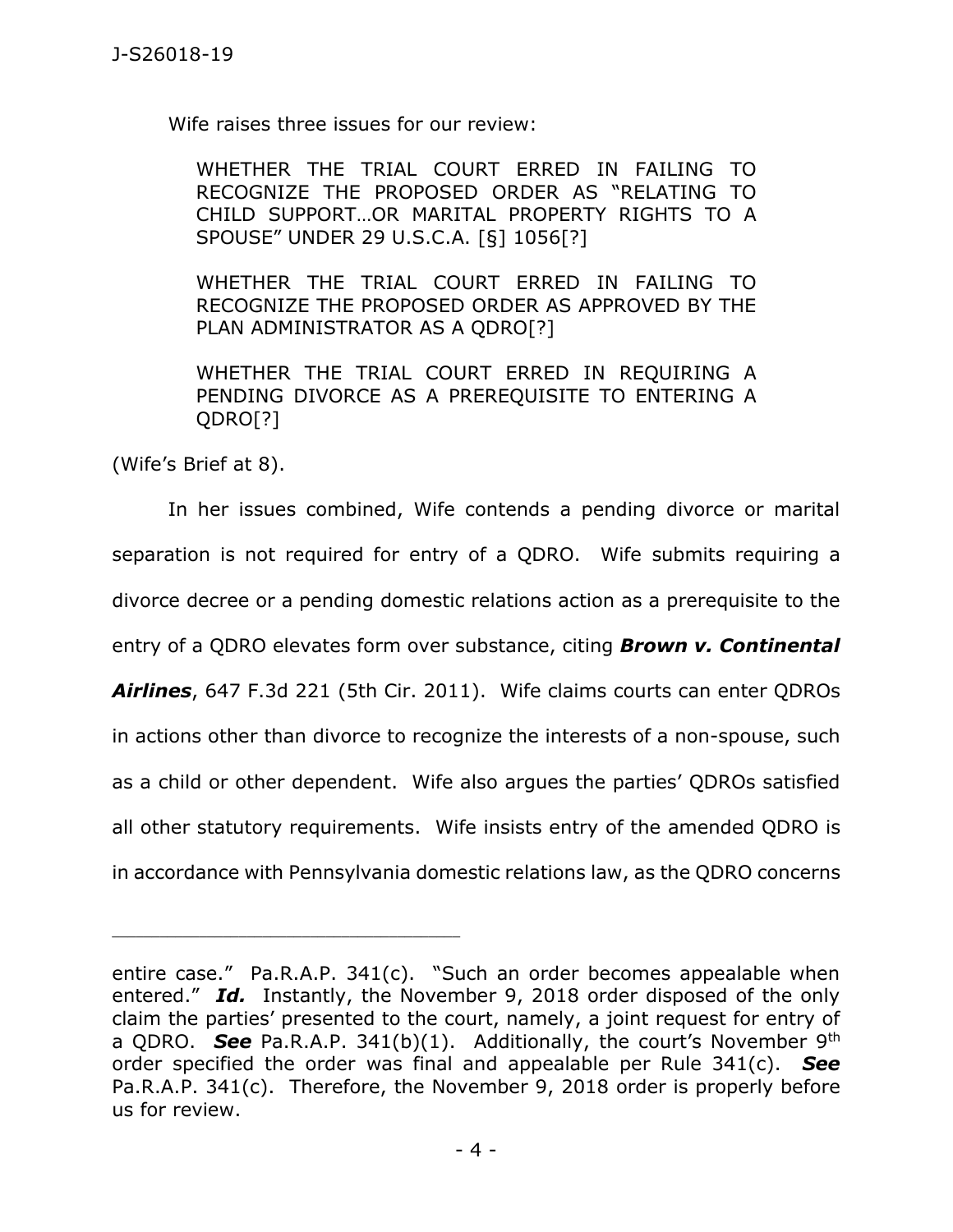marital property rights. Wife concludes this Court should reverse the trial court's order that denied the parties' petition to enter an amended QDRO and vacated the initial QDRO, and remand for entry of the amended QDRO. We disagree.

Chapter 18, Title 29 of the United States Code outlines the regulatory scope of ERISA. *See generally* 29 U.S.C.A. § 1001 *et seq*. One of the principle objectives of ERISA is to protect the interests of plan participants and beneficiaries. *Boggs v. Boggs*, 520 U.S. 833, 845, 117 S.Ct. 1754, 1762, 138 L.Ed.2d 45, [1997) (citing 29 U.S.C.A. § 1001(b) and other sections). ERISA accomplishes this objective through an "anti-alienation" provision, which prevents a plan participant from granting an interest in the benefits of the participant's retirement plan to a non-participant. *Id.* at 851, 117 S.Ct. at 1765, 138 L.Ed.2d at (citing 29 U.S.C.A.  $\S$  1056(d)(1)). "The purpose of the proscription, in ERISA, on alienation and assignment of pension funds is to protect the participant from [the participant's] own financial improvidence." *Richardson v. Richardson*, 774 A.2d 1267, 1270 (Pa.Super. 2001). ERISA's anti-alienation provision is compulsory and has few limited statutory exceptions. *Boggs, supra* at 851, 117 S.Ct. at 1765, 138 L.Ed.2d at \_\_\_ (citing 29 U.S.C.A. §§ 1056(d)(2), (3)(A)).

ERISA provides for the entry of a valid QDRO as one exception to ERISA's anti-alienation provision. *Id.* at 846-47, 849, 117 S.Ct. at 1763-64, 138 L.Ed.2d at \_\_\_ (noting Congress amended ERISA to create, *inter alia*,

- 5 -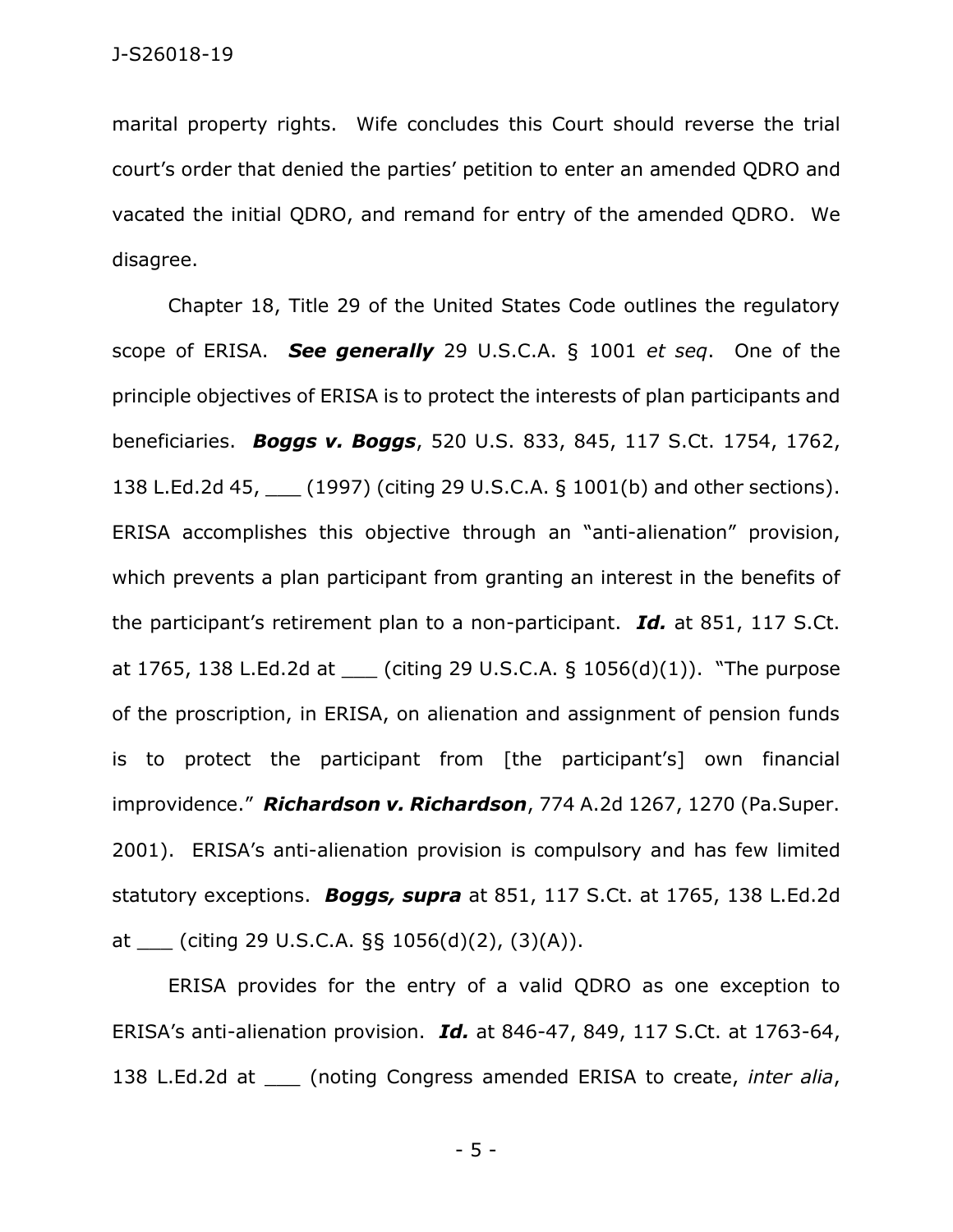QDRO exception to anti-alienation provision when it enacted Retirement Equity Act of 1984 ("REA")). "A QDRO is a type of **domestic relations** order that creates or recognizes an alternate payee's right to, or assigns to an alternate payee the right to, a portion of the benefits payable with respect to a participant under a plan." *Id.* at 846, 117 S.Ct. at 1763, 138 L.Ed.2d at \_\_\_ (emphasis added); *Smith v. Smith*, 5 95 Pa. 80, 85 n.3, 938 A.2d 246, 248 n.3 (2007). The QDRO provision gave life to one of REA's central purposes, specifically "to give enhanced protection to the spouse and dependent children in the event of divorce or separation…." *Boggs, supra* at 847, 117 S.Ct. at 1763, 138 L.Ed.2d at \_\_\_; *Mackey v. Lanier Collection Agency & Service, Inc.*, 486 U.S. 825, 838, 108 S.Ct. 2182, 2190, 100 L.Ed.2d 836, (1988) (stating: "The [REA] included several changes in ERISA which Congress felt were necessary to guarantee that the Nation's private retirement-income system provided fair treatment for women. … Among the [REA]'s provisions were amendments to ERISA which insured that [ERISA] could not be used to block the enforcement of '[QDROs]'—generally, court orders providing for child support and alimony payments by ERISA plan participants"). Outside the REA's amendments to ERISA, which include the QDRO provision, "ERISA does not confer beneficiary status on nonparticipants by reason of their marital or dependent status." *Boggs, supra* at 847, 117 S.Ct. at 1763, 138 L.Ed.2d at \_\_\_. "The QDRO provisions protect those persons who, often as a result of divorce, might not receive the benefits they

- 6 -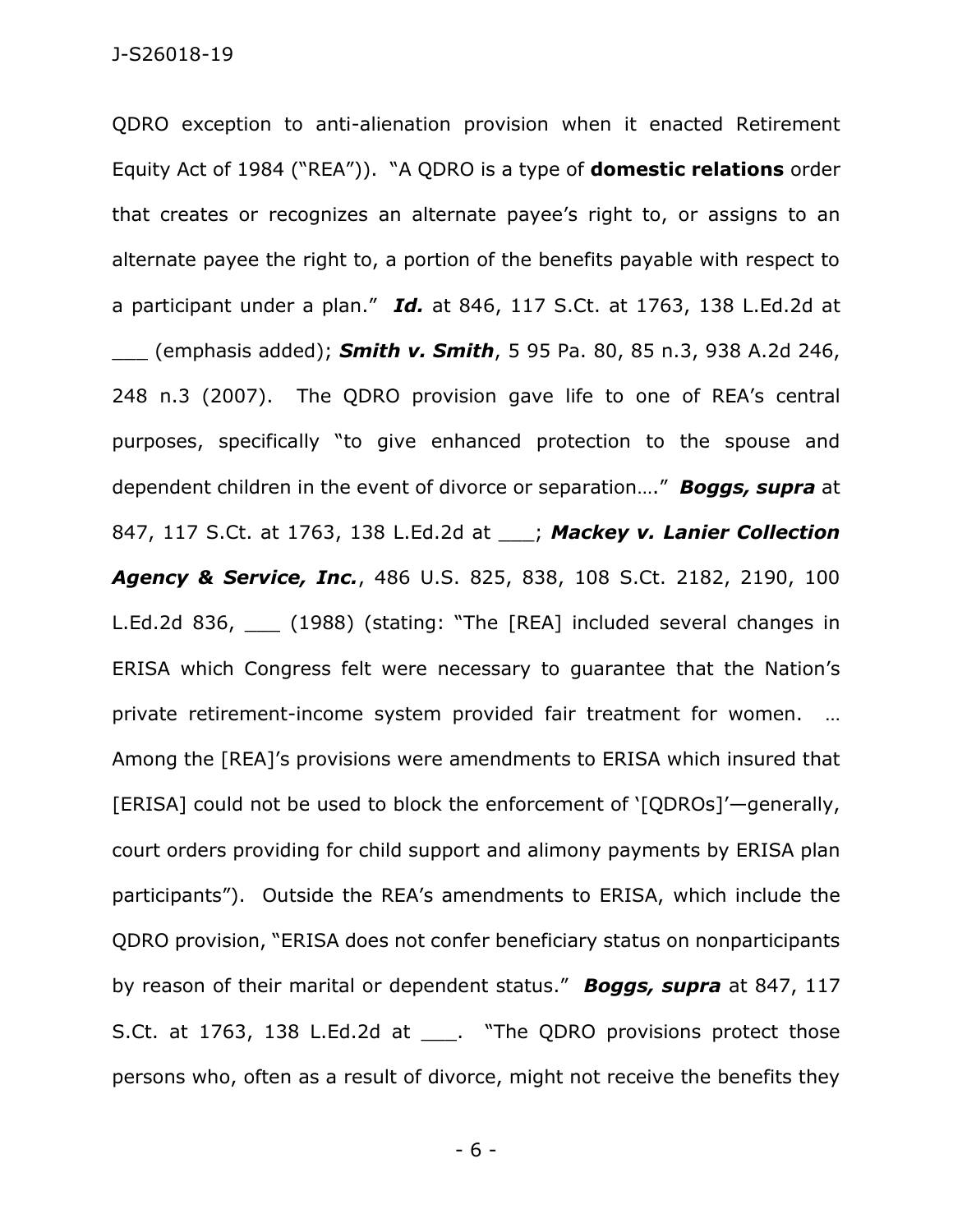otherwise would have had available during their retirement as a means of income." *Id.* at 854, 117 S.Ct. at 1767, 138 L.Ed.2d at \_\_\_. "The QDRO provisions address the rights of divorced and separated spouses, and their dependent children, which are the traditional concern of domestic relations law." *Id.* at 849, 117 S.Ct. at 1764, 138 L.Ed.2d at \_\_\_.

Section 1056 of ERISA, which governs and defines QDROs, provides in relevant part as follows:

## **§ 1056. Form and payment of benefits**

\* \* \*

## **(d) Assignment or alienation of plan benefits**

**(1)** Each pension plan shall provide that benefits under the plan may not be assigned or alienated.

\* \* \*

**(3)(A)** Paragraph (1) shall apply to the creation, assignment or recognition of a right to any benefit payable with respect to a participant pursuant to a domestic relations order, except that paragraph (1) shall not apply if the order is determined to be a qualified domestic order. Each pension plan shall provide for the payment of benefits in accordance with the applicable requirements of any qualified domestic relations order.

**(B)** For purposes of this paragraph—

**(i)** the term "qualified domestic relations order" means a domestic relations order—

**(I)** which creates or recognizes the existence of an alternate payee's right to, or assigns to an alternate payee the right to, receive all or a portion of the benefits payable with respect to a participant under a plan, and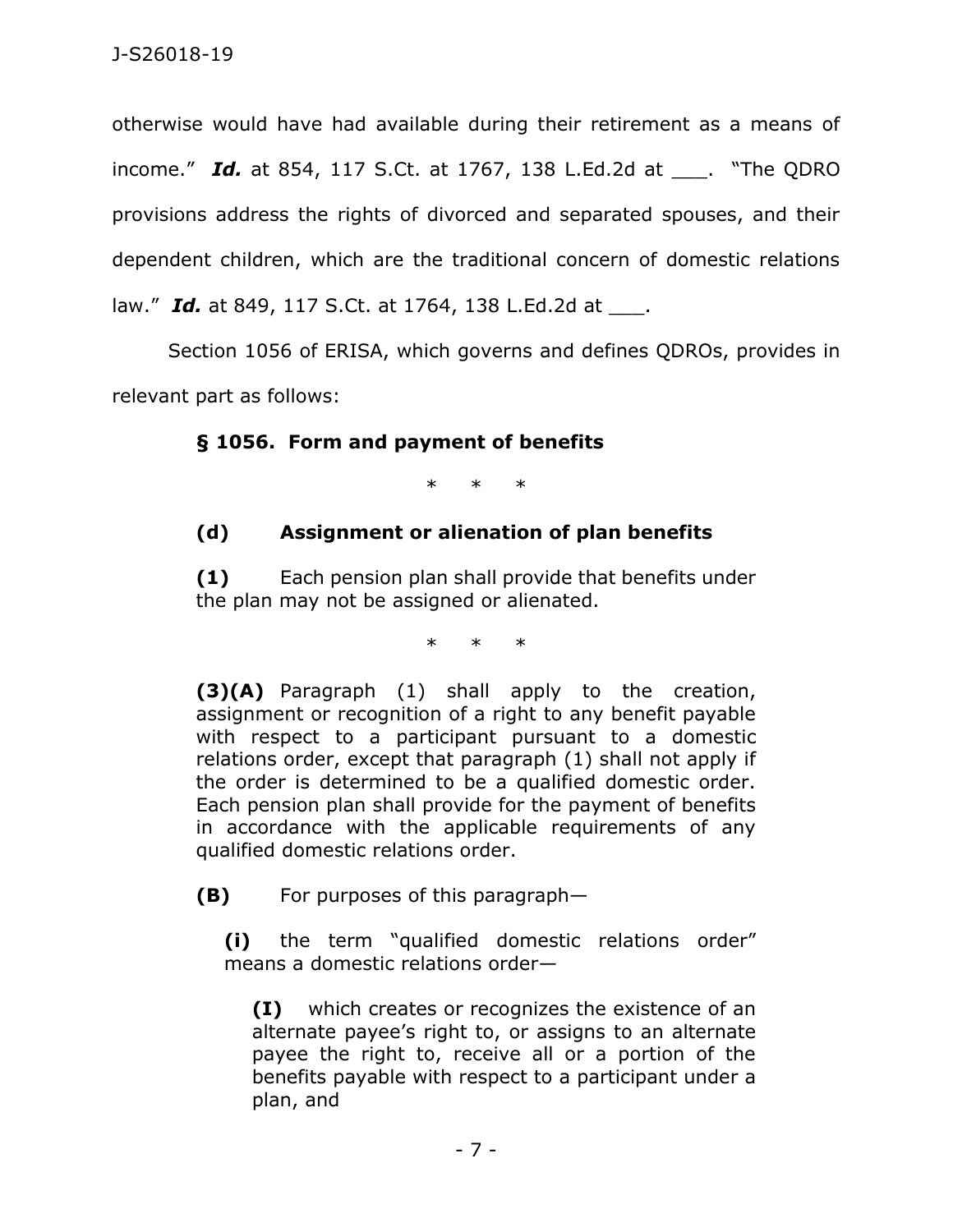**(II)** with respect to which the requirements of subparagraphs (C) and (D) are met, and

**(ii)** the term "domestic relations order" means any judgment, decree, or order (including approval of a property settlement agreement) which—

**(I)** relates to the provision of child support, alimony payments, or marital property rights to a spouse, former spouse, child, or other dependent of a participant, and

**(II)** is made pursuant to a State domestic relations law (including a community property law).

**(C)** A domestic relations order meets the requirements of this subparagraph only if such order clearly specifies—

**(i)** the name and the last known mailing address (if any) of the participant and the name and mailing address of each alternate payee covered by the order,

**(ii)** the amount or percentage of the participant's benefits to be paid by the plan to each such alternate payee, or the manner in which such amount or percentage is to be determined,

**(iii)** the number of payments or period to which such order applies, and

**(iv)** each plan to which such order applies.

**(D)** A domestic relations order meets the requirements of this subparagraph only if such order—

**(i)** does not require a plan to provide any type or form of benefit, or any option, not otherwise provided under the plan,

**(ii)** does not require a plan to provide increased benefits (determined on the basis of actuarial value), and

**(iii)** does not require the payment of benefits to an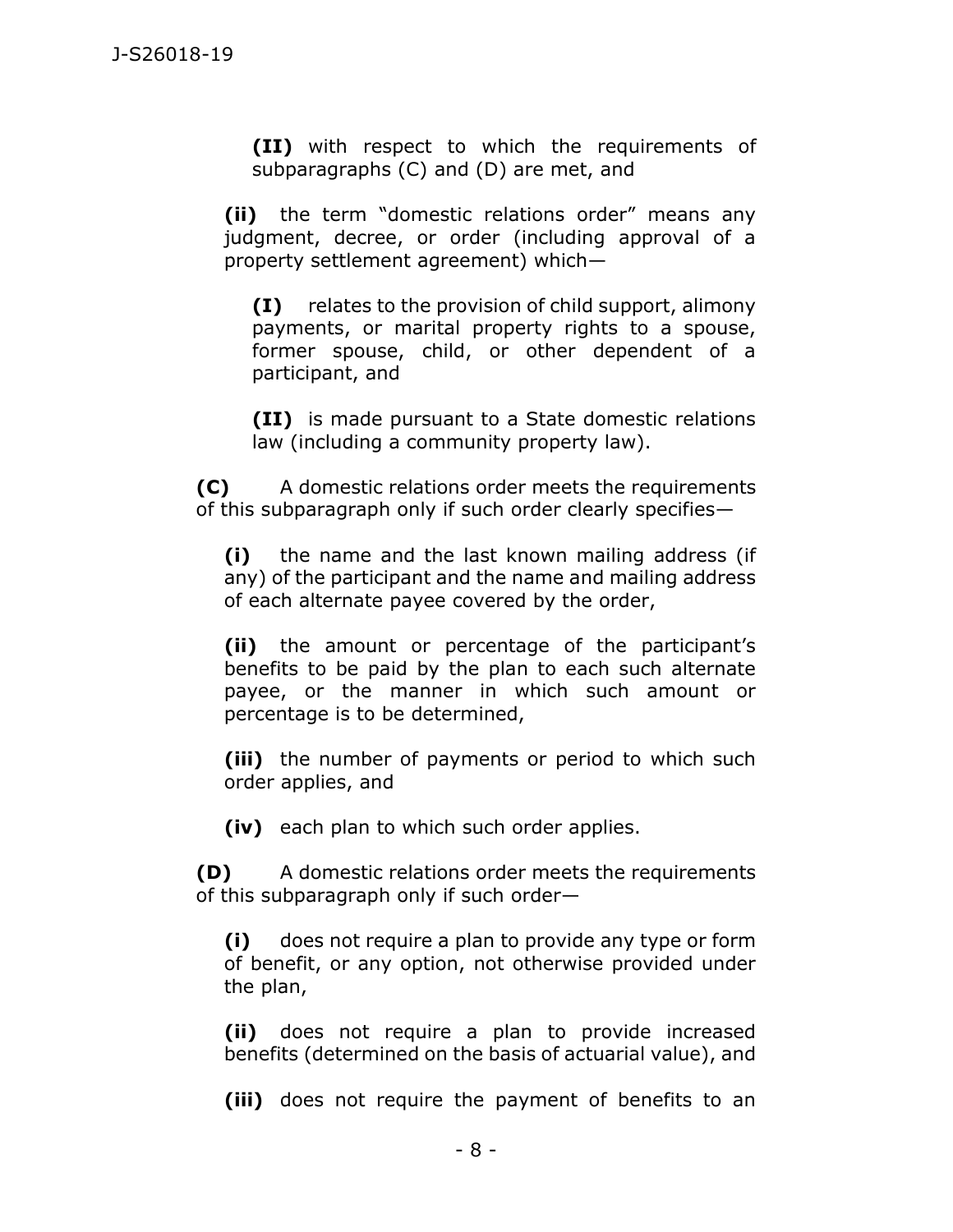alternate payee which are required to be paid to another alternate payee under another order previously determined to be a qualified domestic relations order.

\* \* \*

**(K)** The term "alternate payee" means any spouse, former spouse, child, or other dependent of a participant who is recognized by a domestic relations order as having a right to receive all, or a portion of, the benefits payable under a plan with respect to such participant.

\* \* \*

29 U.S.C.A. § 1056(d)(1), (3A-D, K).

Generally, Pennsylvania courts enter QDROs in connection with a domestic relations matter. *See, e.g., Stinner v. Stinner*, 520 Pa. 374, 378- 80, 554 A.2d 45, 47-48 (1989); *Zehner v. Zehner*, 195 A.3d 574, 575-76 (Pa.Super. 2018); *Prol v. Prol*, 935 A.2d 547, 549 (Pa.Super 2007); *Hayward v. Hayward*, 808 A.2d 232, 233-34 (Pa.Super. 2002); *Stockton v. Stockton*, 698 A.2d 1334, 1335 (Pa.Super. 1997); *Grieve v. Mankey*, 679 A.2d 814, 814-15 (Pa.Super. 1996) (discussing QDROs, which trial courts had approved subsequent to divorce decree in each case). Persuasive cases from other jurisdictions demonstrate that petitions to enter QDROs derive from or are adjunct to divorce proceedings, and do not constitute distinct or independent actions. *See Dorko v. Dorko*, \_\_ N.W.2d \_\_, \_\_, 2019 WL 2897592, at \*4-\*5 (Mich. June 20, 2019) (stating: "A party's request for entry of a proposed QDRO does not involve a distinct legal 'claim.' … [T]he right to seek a [QDRO] does not arise from a wrong; instead, that right arises out of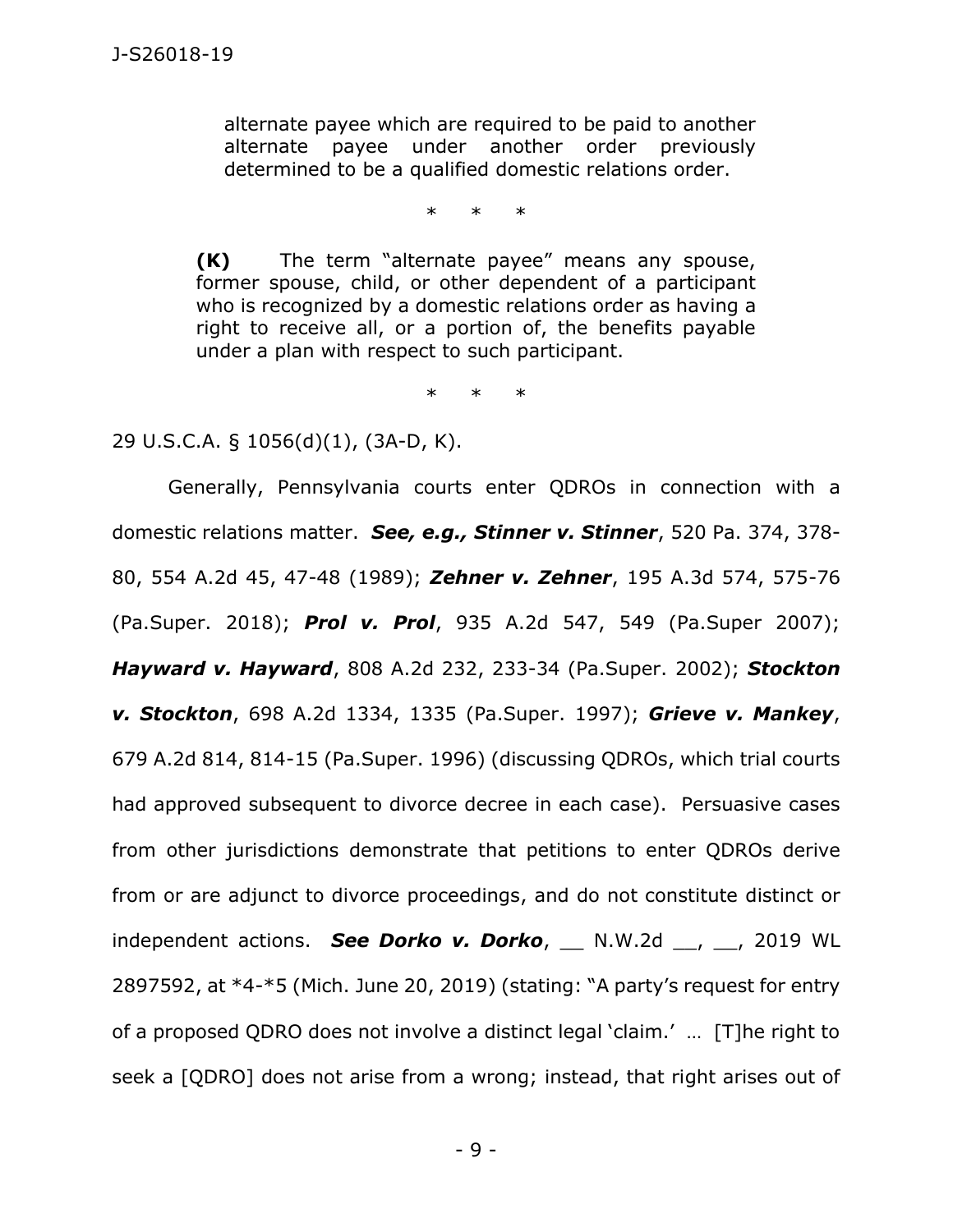the divorce judgment itself. … [The] procedural right to entry of the proposed QDRO [i]s indisputably established by the judgment of divorce"). *See also*  **Johnston v. Johnston**, A. 3d <sub>--</sub>, 1 2019 WL 2336681, at \*7 (Vt. May 10, 2019); *Ryan v. Janovsky*, 999 N.E.2d 895, 898 (Ind. Ct. App. 2013); *Denaro v. Denaro*, 84 A.D.3d 1148, 1149 (N.Y. App. Div. 2011); *Jordan v. Jordan*, 147 S.W.3d 255, 262 (Tenn. Ct. App. 2004) (stating consistently that QDROs are merely procedural devices which are adjunct to entry of divorce decrees and implement provisions of divorce decrees).

Instantly, when Wife and Husband filed their joint petitions for entry of a QDRO, they were legally married. The couple acknowledged in both petitions that no divorce action or other family law matter was pending between Wife and Husband. The trial court entered the first QDRO the parties sought. Subsequently, the court denied the parties' petition to amend the QDRO and vacated the first QDRO as well. In its opinion, the trial court explained its rationale as follows:

> In the [c]ourt's November 9, 2018 Order denying the parties' joint petition, the [c]ourt explained that the parties are not currently divorced and are not seeking a divorce at this time. [Wife] argued that this fact is irrelevant, and pointed to case law precluding ERISA plan administrators from refusing to deem a [DRO] as a QDRO based on the determination that the underlying divorce is a sham. *Brown v. Continental Airlines, Inc.*, 647 F.3d 221 (5th Cir. 2011). The [c]ourt explained that the salient distinction between *Brown* and the case at bar is that here, the parties are not divorced and have not filed for divorce. While *Brown* instructs that a plan administrator should not look into the legitimacy of a divorce, in that case, the parties were legally divorced, even if they continued to cohabitate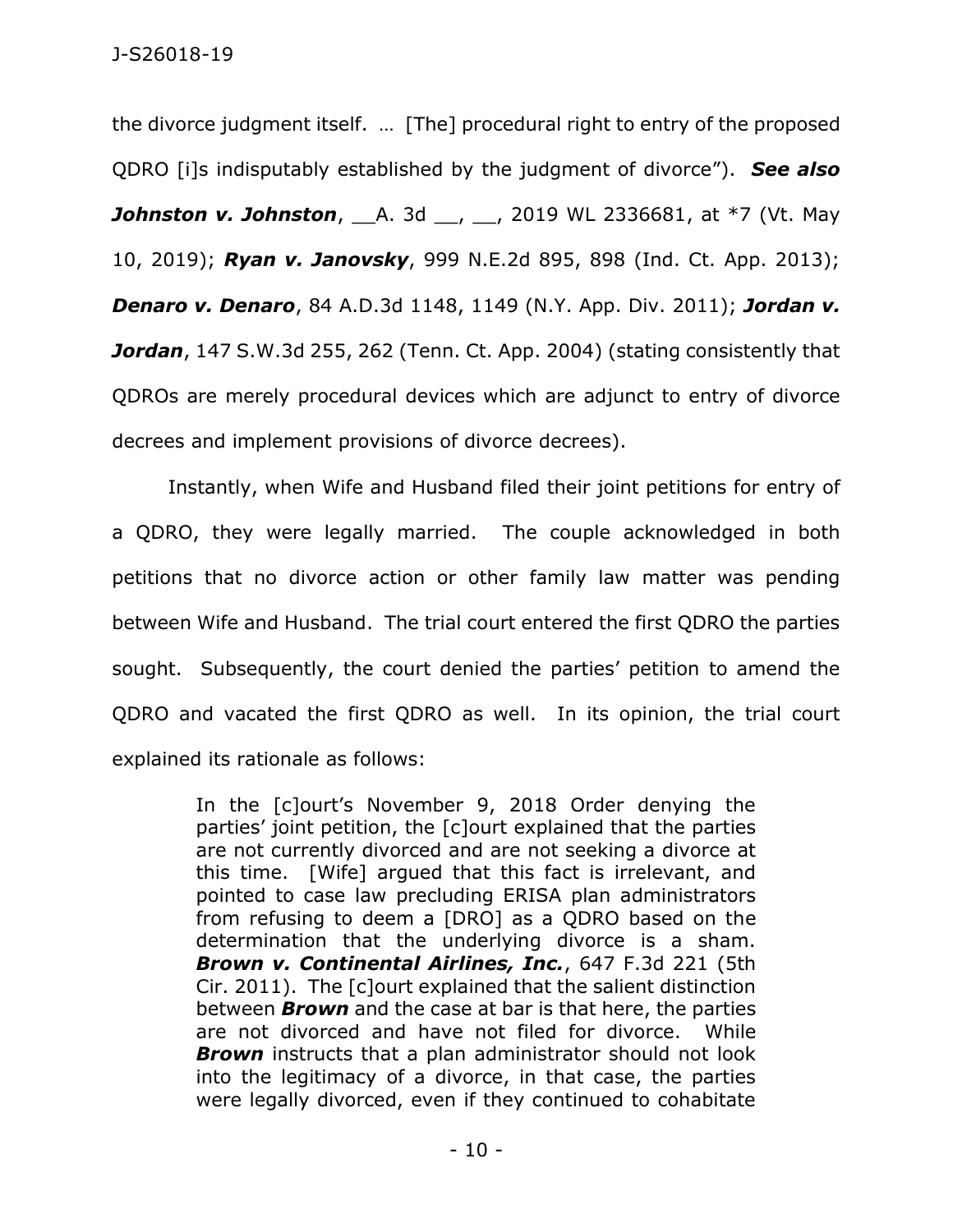with one another. *Id.* at 225….

\* \* \*

The parties are seeking to take \$700,000.00 from [Husband]'s [Plan] and shift it to an IRA in [Wife]'s name. The parties are married and are not seeking to divorce one another. There is not a child or spousal support order in place. There is not a domestic relations dispute between the parties. While the IRA may yield a higher interest payout than any interest [Husband] could earn on the same funds through the [Plan], the [c]ourt found that under the circumstances of this matter, the entry of a QDRO is inappropriate.

The parties are asking the Court to rubberstamp a domestic relations order in the absence of a domestic relations dispute. They seek to use that order to obtain a payout of benefits to [Wife], who is an alternate payee. Unlike *Brown*, where Continental Airlines' plan manager was directed not to look into whether the parties' divorce was a sham, the parties herein are asking for the entry of an order which will enable them to circumvent the express antialienation provision of  $[ERISA]$ . 29 U.S.C.A. § 1056(d)(1). While a pending divorce is not absolutely necessary for the entry of a QDRO, under the rationale of the exception, the complete absence of any support obligation which would justify payment under the exception to Section 1056 appears to undermine [Wife]'s position.

\* \* \*

In this case, there is not a factual dispute that the parties are continuing to cohabitate with one another and have not undergone either a physical or a financial separation from one another. The parties indicated an intent to remain married, and there is not any evidence from which the [c]ourt could glean that they are separated in any capacity…. They are not able to reap any benefits from an IRA held by [Wife] into which [Husband]'s retirement funds would be paid. However, this prohibition is consistent with the underlying rationale behind the exception in ERISA.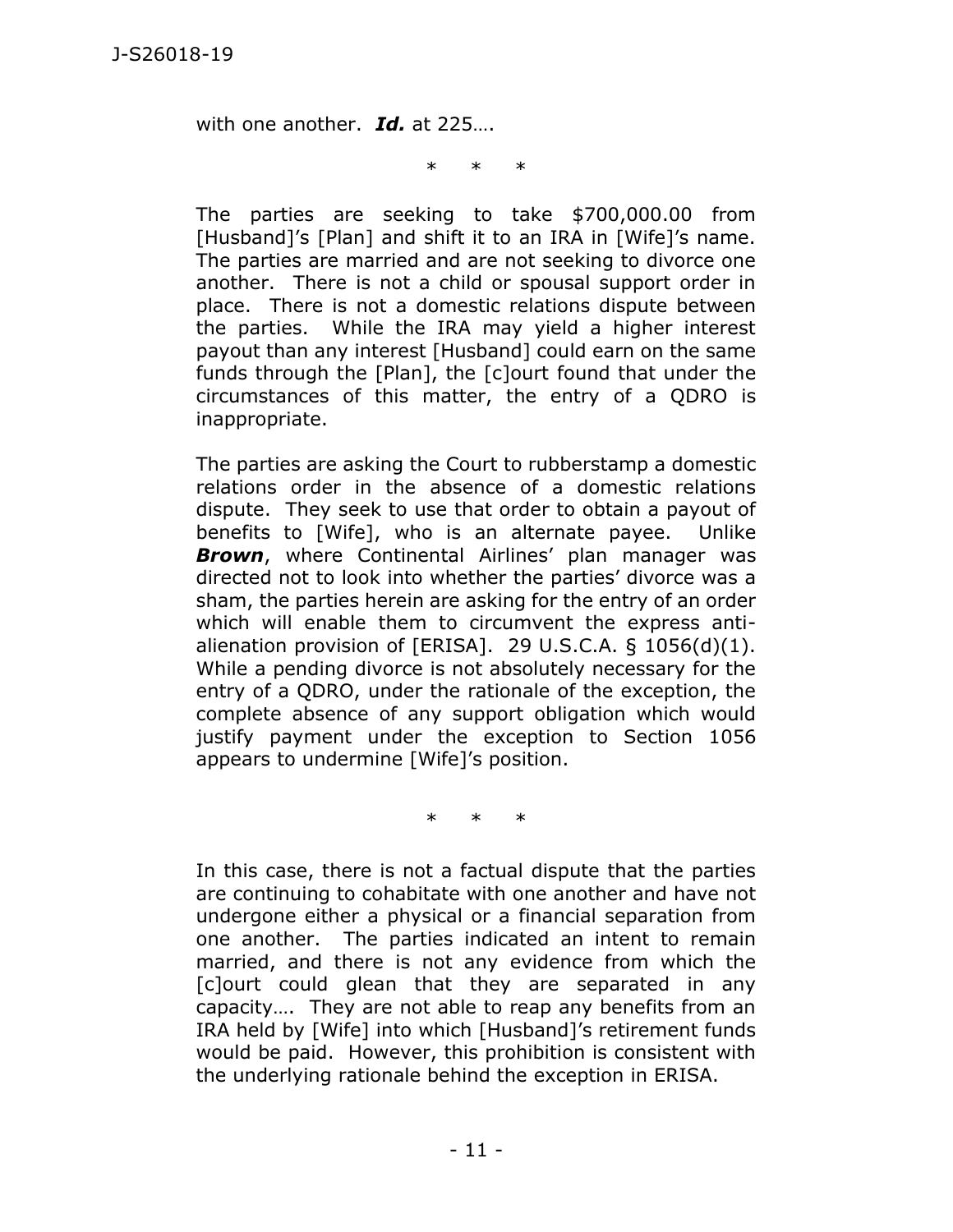Because the [c]ourt did not find that the entry of a domestic relations order is appropriate in this case, the [c]ourt properly denied the parties' joint petitions for the entry of a [QDRO].

(Trial Court Opinion, filed January 7, 2019, at 5-8) (some internal citations, quotations, and emphasis omitted). The record supports the trial court's decision.

Here, Husband is a participant in an ERISA-governed plan. The parties initiated this case by filing a joint petition for entry of a QDRO for the sole purpose of transferring to Wife's IRA an amount of the Plan benefits, because Wife has a marital property interest in the Plan. *See Brown v. Brown*, 669 A.2d 969, 972 (Pa.Super. 1995), *aff'd*, 544 Pa. 360, 690 A.2d 700 (1997) (providing retirement pension benefits, vested and non-vested, are marital property rights subject to equitable distribution upon divorce). *But see Boggs, supra*. Without the entry of a valid QDRO, the parties' proposed transfer violates ERISA's anti-alienation prohibition. *See id.*; 29 U.S.C.A. §  $1056(d)(1)$ ,  $(3)(A)$ . In their joint petitions and throughout the life of this case, however, Husband and Wife have expressly acknowledged they are married with no pending divorce or other family law matter between them; the parties at no time stated or implied they intended to initiate a support action. Instead, the parties stated in their petitions they wished the Plan benefits to remain marital property upon entry of the proposed QDRO. Thus, the record makes clear there is no current, foreseeable, or desired divorce or domestic relations matter of any kind between Husband and Wife, which is required for the entry